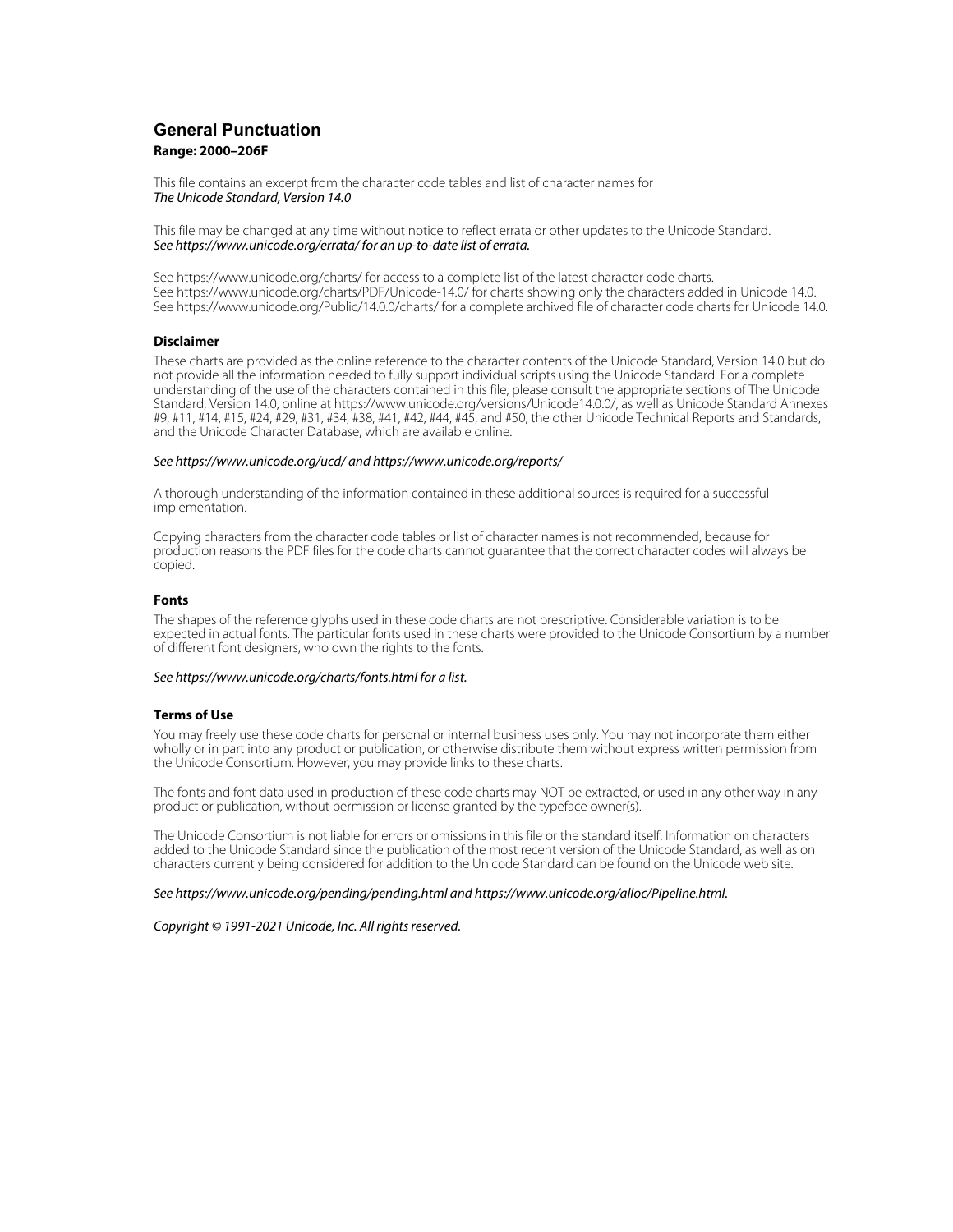|                | 200                                               | 201        | 202                                          | 203           | 204                    | 205                      | 206                                |
|----------------|---------------------------------------------------|------------|----------------------------------------------|---------------|------------------------|--------------------------|------------------------------------|
| 0              | $\begin{array}{c}\nNQ \\ SP\n\end{array}$<br>2000 | 2010       | 2020                                         | $\%o$<br>2030 | 2040                   | 2050                     | WJ<br>2060                         |
| 1              | МQ<br>$S\bar{P}$<br>2001                          | NB<br>2011 | 2021                                         | 000<br>2031   | 2041                   | $\ast$<br>$\ast$<br>2051 | 2061                               |
| $\overline{2}$ | EN <sup>1</sup><br>SP <sub>1</sub><br>2002        | 2012       | 2022                                         | 1<br>2032     | $\ast$<br>∗*<br>2042   | 7.<br>2052               | 2062                               |
| 3              | EM¦<br>SP¦<br>2003                                | 2013       | 2023                                         | "<br>2033     | 2043                   | 2053                     | ,<br>2063                          |
| 4              | 3/M<br>$S_{P}$<br>2004                            | 2014       | 2024                                         | ‴<br>2034     | 2044                   | 2054                     | 2064                               |
| 5              | 4/M<br><u>SP¦</u><br>2005                         | 2015       | 2025                                         | ١<br>2035     | 2045                   | ⋇<br>2055                |                                    |
| 6              | 6/M<br>SP <sub>1</sub><br>2006                    | 2016       | 2026                                         | 11<br>2036    | 2046                   | 2056                     | LRI<br>2066                        |
| 7              | F<br>SP¦<br>2007                                  | 2017       | 2027                                         | 111<br>2037   | $\gamma\gamma$<br>2047 | m<br>2057                | RI<br>2067                         |
| 8              | P.<br>SP i<br>2008                                | 6<br>2018  | L<br>SĒP¦<br>2028                            | Λ<br>2038     | ?!<br>2048             | 2058                     | <b>FSI</b><br>2068                 |
| 9              | т н ¦<br>S P<br>2009                              | ,<br>2019  | P<br><b>SEP¦</b><br>2029                     | ≺<br>2039     | $\overline{?}$<br>2049 | 2059                     | PDI l<br>2069                      |
| Α              | н<br>SP i<br>200A                                 | ,<br>201A  | ¦LRE¦<br>202A                                | ≻<br>203A     | 204A                   | $205A$                   | Ι.<br>S S<br>206A                  |
| в              | ZW i<br>$\overline{\text{SP}}$<br>200B            | C<br>201B  | ¡RLE¦<br>202B                                | ※<br>203B     | 204B                   | 205B                     | A<br><u>s s j</u><br>206B          |
| C              | ZW i<br><u>  הָהָ</u><br>200C                     | 66<br>201C | PDF¦<br>202C                                 | 11<br>203C    | $\blacksquare$<br>204C | ╬<br>205C                | .<br>ا<br><b>AFS</b><br>206C       |
| D              | ZW  <br>J<br>200D                                 | ,,<br>201D | <b>LRO¦</b><br>202D                          | 203D          | D<br>204D              | ٠<br>205D                | $\mathbf{A}$<br><b>AFS</b><br>206D |
| E              | ---;<br><b>LRM;</b><br>200E                       | ,,<br>201E | . - - - - <sub>7</sub><br><b>RLO</b><br>202E | 203E          | ∗<br>204E              | ۰<br>205E                | NA I<br><b>DS</b><br>206E          |
| F              | RLM¦<br>200F                                      | 66<br>201F | ¦NNB¦<br>SP <sub>1</sub><br>202F             | 203F          | ۴<br>204F              | MM ¦<br>  SP  <br>205F   | $\overline{NO}$<br>: D S i<br>206F |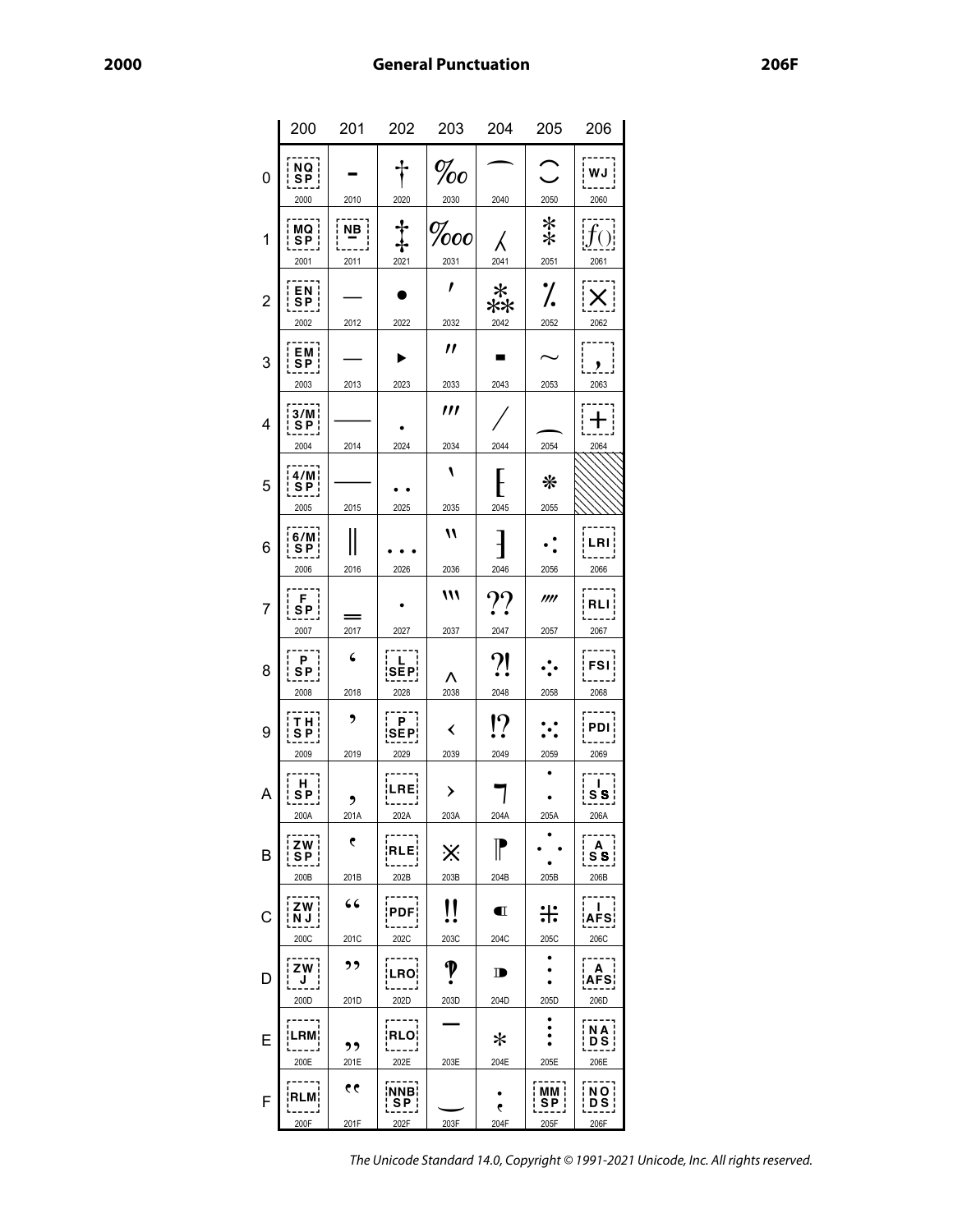| For additional general punctuation characters see also Basic |                                                                          |                                                                                                    | Dashes |                                                                                            |                                                                                               |
|--------------------------------------------------------------|--------------------------------------------------------------------------|----------------------------------------------------------------------------------------------------|--------|--------------------------------------------------------------------------------------------|-----------------------------------------------------------------------------------------------|
|                                                              |                                                                          | Latin, Latin-1, Supplemental Punctuation and CJK Symbols                                           | 2010   | $\overline{\phantom{m}}$                                                                   | <b>HYPHEN</b>                                                                                 |
|                                                              |                                                                          | and Punctuation.                                                                                   |        |                                                                                            | $\rightarrow$ 002D - hyphen-minus                                                             |
| <b>Spaces</b>                                                |                                                                          |                                                                                                    |        |                                                                                            | $\rightarrow$ 00AD $\boxed{\frac{\sin n}{n}}$ soft hyphen                                     |
| 2000                                                         | $\begin{bmatrix} \texttt{NG} \\ \texttt{SP} \end{bmatrix}$               | EN QUAD                                                                                            | 2011   | $\begin{bmatrix} \overline{N} & \overline{B} \\ \overline{C} & \overline{C} \end{bmatrix}$ | NON-BREAKING HYPHEN                                                                           |
|                                                              |                                                                          | $\equiv$ 2002 $\left[\frac{5}{5}\right]$ en space                                                  |        |                                                                                            | $\approx$ <nobreak> 2010 -</nobreak>                                                          |
| 2001                                                         | $\frac{100}{3}$                                                          | <b>EM QUAD</b>                                                                                     | 2012   | $\overline{\phantom{0}}$                                                                   | <b>FIGURE DASH</b>                                                                            |
|                                                              |                                                                          | $=$ mutton quad                                                                                    | 2013   |                                                                                            | <b>EN DASH</b>                                                                                |
|                                                              |                                                                          | $\equiv$ 2003 $\left[\frac{1}{5}\right]$ em space                                                  | 2014   | $\overline{\phantom{0}}$                                                                   | <b>EM DASH</b>                                                                                |
| 2002                                                         | $\frac{EN}{SP}$                                                          | <b>EN SPACE</b>                                                                                    |        |                                                                                            | · may be used in pairs to offset parenthetical text                                           |
|                                                              |                                                                          | $=$ nut<br>• half an em                                                                            |        |                                                                                            | → 2E3A [2M] two-em dash<br>$\rightarrow$ 30FC $\rightarrow$ katakana-hiragana prolonged sound |
|                                                              |                                                                          | $\approx 0020$ space                                                                               |        |                                                                                            | mark                                                                                          |
| 2003                                                         | $\mathsf{E}\mathsf{M} \atop \mathsf{SP}$                                 | <b>EM SPACE</b>                                                                                    | 2015   |                                                                                            | - HORIZONTAL BAR                                                                              |
|                                                              |                                                                          | $=$ mutton                                                                                         |        |                                                                                            | $=$ quotation dash                                                                            |
|                                                              |                                                                          | • nominally, a space equal to the type size in                                                     |        |                                                                                            | · long dash introducing quoted text                                                           |
|                                                              |                                                                          | points                                                                                             |        |                                                                                            | <b>General punctuation</b>                                                                    |
|                                                              |                                                                          | • may scale by the condensation factor of a font                                                   | 2016   | Ш.                                                                                         | <b>DOUBLE VERTICAL LINE</b>                                                                   |
|                                                              |                                                                          | $\approx 0020$ space                                                                               |        |                                                                                            | • used in pairs to indicate norm of a matrix                                                  |
| 2004                                                         | $\frac{3}{5}$                                                            | THREE-PER-EM SPACE                                                                                 |        |                                                                                            | $\rightarrow$ 20E6 $\oint$ combining double vertical stroke                                   |
|                                                              |                                                                          | = thick space                                                                                      |        |                                                                                            | overlay                                                                                       |
|                                                              |                                                                          | $\approx 0020$ space                                                                               |        |                                                                                            | $\rightarrow$ 2225    parallel to                                                             |
| 2005                                                         | $\frac{4/M}{SP}$                                                         | FOUR-PER-EM SPACE<br>$=$ mid space                                                                 |        |                                                                                            | $\rightarrow$ 23F8 II double vertical bar                                                     |
|                                                              |                                                                          | $\approx 0020$ space                                                                               | 2017   |                                                                                            | <b>DOUBLE LOW LINE</b>                                                                        |
| 2006                                                         | $6/M$<br>$S.P$                                                           | SIX-PER-EM SPACE                                                                                   |        |                                                                                            | • this is a spacing character                                                                 |
|                                                              |                                                                          | • in computer typography sometimes equated                                                         |        |                                                                                            | $\rightarrow$ 005F $\_$ low line                                                              |
|                                                              |                                                                          | to thin space                                                                                      |        |                                                                                            | $\rightarrow$ 0333 $\circ$ combining double low line                                          |
|                                                              |                                                                          | $\approx 0020$ space                                                                               |        |                                                                                            | $\approx 0020$ $\boxed{\phantom{0}8P}$ 0333 $\boxed{\phantom{0}}$                             |
| 2007                                                         | $\begin{bmatrix} F \\ SP \end{bmatrix}$                                  | <b>FIGURE SPACE</b>                                                                                |        |                                                                                            | <b>Quotation marks and apostrophe</b>                                                         |
|                                                              |                                                                          | • space equal to tabular width of a font                                                           |        |                                                                                            | Use of quotation marks differs by language. The character                                     |
|                                                              |                                                                          | • this is equivalent to the digit width of fonts                                                   |        |                                                                                            | names cannot reflect actual usage for all languages.                                          |
|                                                              |                                                                          | with fixed-width digits                                                                            | 2018   |                                                                                            | LEFT SINGLE QUOTATION MARK                                                                    |
| 2008                                                         | $ S_P $                                                                  | $\approx$ <nobreak> 0020<math>\frac{1}{2}</math><br/>PUNCTUATION SPACE</nobreak>                   |        |                                                                                            | = single turned comma quotation mark                                                          |
|                                                              |                                                                          | • space equal to narrow punctuation of a font                                                      |        |                                                                                            | • this is the preferred character (as opposed to                                              |
|                                                              |                                                                          | $\approx 0020$ space                                                                               |        |                                                                                            | $201B^{\dagger})$<br>$\rightarrow$ 0027 $'$ apostrophe                                        |
| 2009                                                         | $\begin{bmatrix} 1 & 1 \\ 5 & 1 \end{bmatrix}$                           | <b>THIN SPACE</b>                                                                                  |        |                                                                                            | $\rightarrow$ 02BB $\dot{ }$ modifier letter turned comma                                     |
|                                                              |                                                                          | • a fifth of an em (or sometimes a sixth)                                                          |        |                                                                                            | $\rightarrow$ 275B $\bullet$ heavy single turned comma quotation                              |
|                                                              |                                                                          | $\rightarrow$ 202F $\frac{1}{2}$ arrow no-break space                                              |        |                                                                                            | mark ornament                                                                                 |
|                                                              |                                                                          | $\approx 0020$ space                                                                               | 2019   | ,                                                                                          | RIGHT SINGLE QUOTATION MARK                                                                   |
| 200A                                                         | $\frac{H}{SP}$                                                           | <b>HAIR SPACE</b>                                                                                  |        |                                                                                            | = single comma quotation mark                                                                 |
|                                                              |                                                                          | • thinner than a thin space                                                                        |        |                                                                                            | • this is the preferred character to use for                                                  |
|                                                              |                                                                          | • in traditional typography, the thinnest space                                                    |        |                                                                                            | apostrophe                                                                                    |
|                                                              |                                                                          | available                                                                                          |        |                                                                                            | $\rightarrow$ 0027' apostrophe<br>$\rightarrow$ 02BC' modifier letter apostrophe              |
|                                                              |                                                                          | $\approx 0020$ space                                                                               |        |                                                                                            | $\rightarrow$ 275C $\bullet$ heavy single comma quotation mark                                |
|                                                              |                                                                          | <b>Format characters</b>                                                                           |        |                                                                                            | ornament                                                                                      |
| 200B                                                         | $\left[\begin{array}{c}\n\mathbf{ZW} \\ \mathbf{SP}\n\end{array}\right]$ | <b>ZERO WIDTH SPACE</b>                                                                            | 201A   |                                                                                            | SINGLE LOW-9 QUOTATION MARK                                                                   |
|                                                              |                                                                          | • commonly abbreviated ZWSP                                                                        |        |                                                                                            | = low single comma quotation mark                                                             |
|                                                              |                                                                          | • this character is intended for invisible word                                                    |        |                                                                                            | · used as opening single quotation mark in some                                               |
|                                                              |                                                                          | separation and for line break control; it has no<br>width, but its presence between two characters |        |                                                                                            | languages                                                                                     |
|                                                              |                                                                          | does not prevent increased letter spacing in                                                       | 201B   |                                                                                            | SINGLE HIGH-REVERSED-9 QUOTATION MARK                                                         |
|                                                              |                                                                          | justification                                                                                      |        |                                                                                            | = single reversed comma quotation mark<br>• has same semantic as 2018 ', but differs in       |
| 200C                                                         | $\frac{ZW}{N}$                                                           | <b>ZERO WIDTH NON-JOINER</b>                                                                       |        |                                                                                            | appearance                                                                                    |
|                                                              |                                                                          | • commonly abbreviated ZWNJ                                                                        |        |                                                                                            | $\rightarrow$ 02BD $\dot{\ }$ modifier letter reversed comma                                  |
| 200D                                                         | $\begin{bmatrix} zw \\ y \end{bmatrix}$                                  | <b>ZERO WIDTH JOINER</b>                                                                           |        |                                                                                            |                                                                                               |
|                                                              |                                                                          |                                                                                                    |        |                                                                                            |                                                                                               |
|                                                              |                                                                          | • commonly abbreviated ZWJ                                                                         |        |                                                                                            |                                                                                               |
| 200E                                                         | LRM:                                                                     | LEFT-TO-RIGHT MARK                                                                                 |        |                                                                                            |                                                                                               |
|                                                              |                                                                          | • commonly abbreviated LRM                                                                         |        |                                                                                            |                                                                                               |
| 200F                                                         | RLM                                                                      | RIGHT-TO-LEFT MARK                                                                                 |        |                                                                                            |                                                                                               |
|                                                              |                                                                          | • commonly abbreviated RLM<br>$\rightarrow$ 061C ALM arabic letter mark                            |        |                                                                                            |                                                                                               |

The Unicode Standard 14.0, Copyright © 1991-2021 Unicode, Inc. All rights reserved.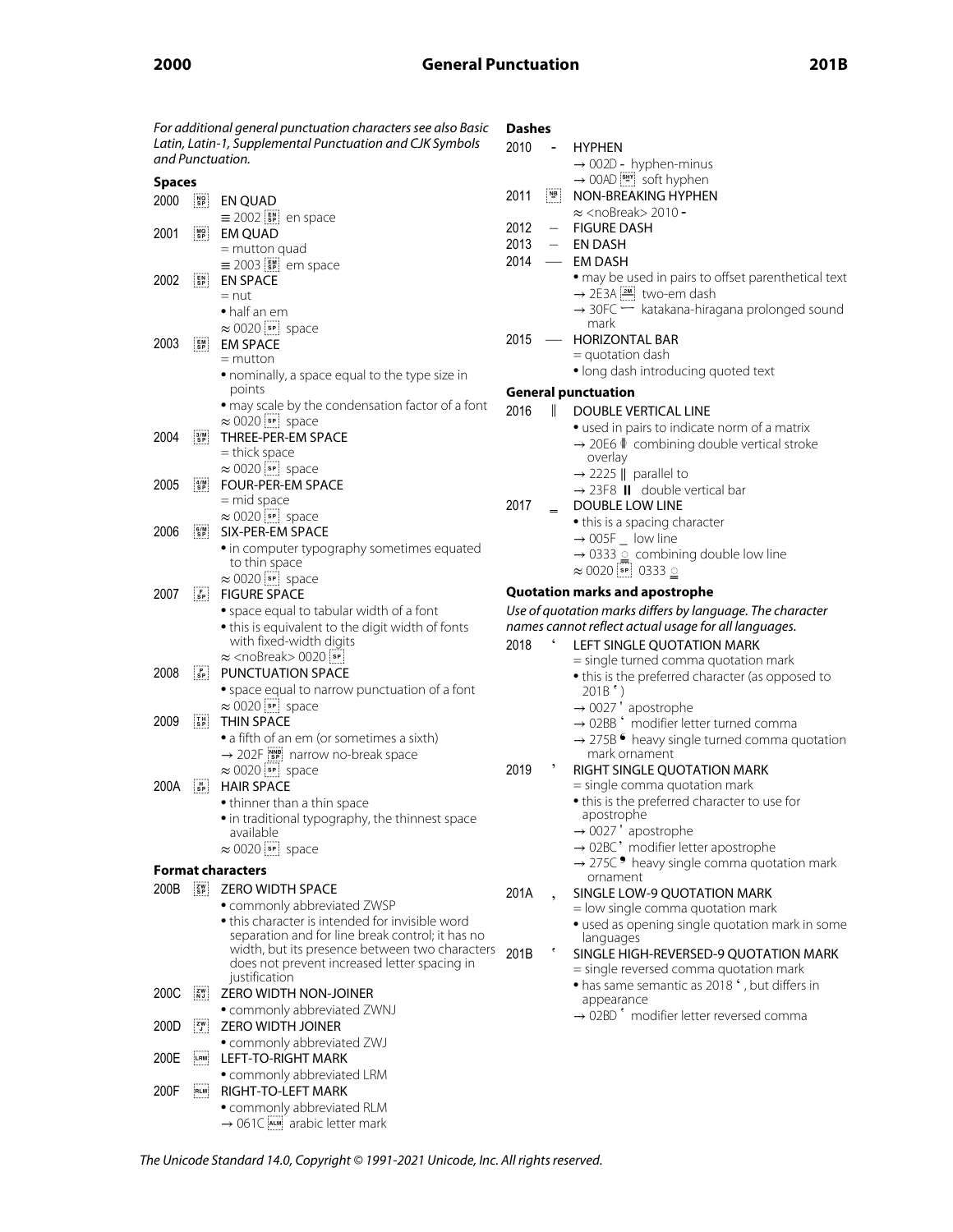| $\sim$ |  | . .<br>$\sim$ |
|--------|--|---------------|
|--------|--|---------------|

| 201C | 66                   | LEFT DOUBLE QUOTATION MARK                                                                                | <b>Separators</b> |                         |                                                                                                     |  |
|------|----------------------|-----------------------------------------------------------------------------------------------------------|-------------------|-------------------------|-----------------------------------------------------------------------------------------------------|--|
|      |                      | = double turned comma quotation mark                                                                      | 2028              | $s_{EP}$                | LINE SEPARATOR                                                                                      |  |
|      |                      | • this is the preferred character (as opposed to                                                          |                   |                         | • may be used to represent this semantic                                                            |  |
|      |                      | $201F$ "                                                                                                  |                   |                         | unambiguously                                                                                       |  |
|      |                      | $\rightarrow$ 0022 " quotation mark                                                                       | 2029              | $s_{EP}$                | PARAGRAPH SEPARATOR                                                                                 |  |
|      |                      | $\rightarrow$ 275D $\bullet$ heavy double turned comma<br>quotation mark ornament                         |                   |                         | · may be used to represent this semantic                                                            |  |
|      |                      | $\rightarrow$ 301D $\rightarrow$ reversed double prime quotation                                          |                   |                         | unambiguously                                                                                       |  |
|      |                      | mark                                                                                                      |                   |                         | <b>Format characters</b>                                                                            |  |
| 201D | ,,                   | RIGHT DOUBLE QUOTATION MARK                                                                               | 202A              | LRE                     | LEFT-TO-RIGHT EMBEDDING                                                                             |  |
|      |                      | = double comma quotation mark                                                                             |                   |                         | · commonly abbreviated LRE                                                                          |  |
|      |                      | $\rightarrow$ 0022 " quotation mark                                                                       | 202B              | RLE                     | RIGHT-TO-LEFT EMBEDDING                                                                             |  |
|      |                      | $\rightarrow$ 2033" double prime                                                                          |                   |                         | • commonly abbreviated RLE                                                                          |  |
|      |                      | $\rightarrow$ 275E $\rightarrow$ heavy double comma quotation mark<br>ornament                            | 202C              | [PDF]                   | POP DIRECTIONAL FORMATTING                                                                          |  |
|      |                      | $\rightarrow$ 301E <sup>2</sup> double prime quotation mark                                               | 202D              |                         | · commonly abbreviated PDF<br>LEFT-TO-RIGHT OVERRIDE                                                |  |
| 201E | ,                    | DOUBLE LOW-9 QUOTATION MARK                                                                               |                   | LRO                     |                                                                                                     |  |
|      |                      | = low double comma quotation mark                                                                         | 202E              | RLO                     | • commonly abbreviated LRO<br>RIGHT-TO-LEFT OVERRIDE                                                |  |
|      |                      | · used as opening double quotation mark in                                                                |                   |                         | • commonly abbreviated RLO                                                                          |  |
|      |                      | some languages                                                                                            |                   |                         |                                                                                                     |  |
|      |                      | $\rightarrow$ 2E42  double low-reversed-9 quotation                                                       | <b>Space</b>      |                         |                                                                                                     |  |
|      |                      | mark                                                                                                      | 202F              | NNB<br>SP               | NARROW NO-BREAK SPACE                                                                               |  |
| 201F | $\epsilon$           | $\rightarrow$ 301F $\rightarrow$ low double prime quotation mark<br>DOUBLE HIGH-REVERSED-9 QUOTATION MARK |                   |                         | · commonly abbreviated NNBSP                                                                        |  |
|      |                      | = double reversed comma quotation mark                                                                    |                   |                         | • a narrow form of a no-break space, typically the<br>width of a thin space or a mid space          |  |
|      |                      | • has same semantic as 201C", but differs in                                                              |                   |                         | $\rightarrow$ 00A0 $\boxed{\phantom{a}\phantom{a}\phantom{a}\phantom{a}\phantom{a}}$ no-break space |  |
|      |                      | appearance                                                                                                |                   |                         | $\rightarrow$ 2005 $\left[\frac{4}{5}\right]$ four-per-em space                                     |  |
|      |                      | <b>General punctuation</b>                                                                                |                   |                         | $\rightarrow$ 2009 $\boxed{\phantom{0}5}$ thin space                                                |  |
| 2020 | ŧ                    | <b>DAGGER</b>                                                                                             |                   |                         | $\approx$ <nobreak> 0020<math>\overline{\left[ s\right] }</math></nobreak>                          |  |
|      |                      | = obelisk, long cross, oblong cross                                                                       |                   |                         | <b>General punctuation</b>                                                                          |  |
|      |                      | $\rightarrow$ 2E38 $\ddagger$ turned dagger                                                               | 2030              |                         | <b>% PER MILLE SIGN</b>                                                                             |  |
| 2021 | $\ddagger$           | <b>DOUBLE DAGGER</b>                                                                                      |                   |                         | = permille, per thousand                                                                            |  |
|      |                      | = diesis, double obelisk                                                                                  |                   |                         | · used, for example, in measures of blood alcohol                                                   |  |
|      |                      | $\rightarrow$ 2E4B $\ddagger$ triple dagger                                                               |                   |                         | content, salinity, etc.                                                                             |  |
| 2022 |                      | <b>BULLET</b><br>= black small circle                                                                     |                   |                         | $\rightarrow$ 0025 % percent sign                                                                   |  |
|      |                      | $\rightarrow$ 00B7 $\cdot$ middle dot                                                                     | 2031              |                         | $\rightarrow$ 0609 $\lambda$ arabic-indic per mille sign<br><b>Woo</b> PER TEN THOUSAND SIGN        |  |
|      |                      | $\rightarrow$ 2024 e one dot leader                                                                       |                   |                         | $=$ permyriad                                                                                       |  |
|      |                      | $\rightarrow$ 2219 • bullet operator                                                                      |                   |                         | • percent of a percent, rarely used                                                                 |  |
|      |                      | $\rightarrow$ 25D8 <b>b</b> inverse bullet                                                                |                   |                         | $\rightarrow$ 0025 % percent sign                                                                   |  |
|      |                      | $\rightarrow$ 25E6 $\circ$ white bullet                                                                   |                   |                         |                                                                                                     |  |
| 2023 |                      | TRIANGULAR BULLET                                                                                         |                   |                         |                                                                                                     |  |
|      |                      |                                                                                                           | 2032              | $\prime$                | $\rightarrow$ 060A $\overline{\phantom{a}}$ arabic-indic per ten thousand sign<br>PRIME             |  |
|      |                      | $\rightarrow$ 220E <b>I</b> end of proof                                                                  |                   |                         | = minutes, feet                                                                                     |  |
|      |                      | → 25B8 • black right-pointing small triangle                                                              |                   |                         | $\rightarrow$ 0027' apostrophe                                                                      |  |
| 2024 |                      | ONE DOT LEADER                                                                                            |                   |                         | $\rightarrow$ 00B4 $\hat{}$ acute accent                                                            |  |
|      |                      | · also used as an Armenian semicolon (mijaket)                                                            |                   |                         | $\rightarrow$ 02B9 $'$ modifier letter prime                                                        |  |
|      |                      | $\rightarrow$ 00B7 $\cdot$ middle dot                                                                     | 2033              | $^{\prime\prime}$       | <b>DOUBLE PRIME</b>                                                                                 |  |
|      |                      | $\rightarrow$ 2022 • bullet                                                                               |                   |                         | = seconds, inches                                                                                   |  |
|      |                      | $\rightarrow$ 2219 • bullet operator                                                                      |                   |                         | $\rightarrow$ 0022 " quotation mark                                                                 |  |
|      |                      | $\approx$ 002E. full stop                                                                                 |                   |                         | → 02BA" modifier letter double prime                                                                |  |
| 2025 | $\ddot{\phantom{a}}$ | TWO DOT LEADER                                                                                            |                   |                         | $\rightarrow$ 201D" right double quotation mark<br>$\rightarrow$ 3003 $\prime\prime$ ditto mark     |  |
| 2026 |                      | $\approx$ 002E . 002E .<br><b>HORIZONTAL ELLIPSIS</b>                                                     |                   |                         | $\rightarrow$ 301E <sup><math>\approx</math></sup><br>double prime quotation mark                   |  |
|      |                      | = three dot leader                                                                                        |                   |                         | $\approx$ 2032 $'$ 2032 $'$                                                                         |  |
|      |                      | $\rightarrow$ 22EE : vertical ellipsis                                                                    | 2034              | $^{\prime\prime\prime}$ | <b>TRIPLE PRIME</b>                                                                                 |  |
|      |                      | $\rightarrow$ FE19 : presentation form for vertical                                                       |                   |                         | = lines (old measure, 1/12 of an inch)                                                              |  |
|      |                      | horizontal ellipsis                                                                                       |                   |                         | $\approx$ 2032' 2032' 2032'                                                                         |  |
|      |                      | $\approx$ 002E. 002E. 002E.                                                                               | 2035              | $\mathbf{I}$            | <b>REVERSED PRIME</b>                                                                               |  |
| 2027 |                      | <b>HYPHENATION POINT</b>                                                                                  |                   | 11                      | $\rightarrow$ 0060 $\degree$ grave accent                                                           |  |
|      |                      | • visible symbol used to indicate correct                                                                 | 2036              |                         | REVERSED DOUBLE PRIME                                                                               |  |
|      |                      | positions for word breaking, as in dic-tion-ar-ies                                                        |                   |                         | $\rightarrow$ 301D $\rightarrow$ reversed double prime quotation<br>mark                            |  |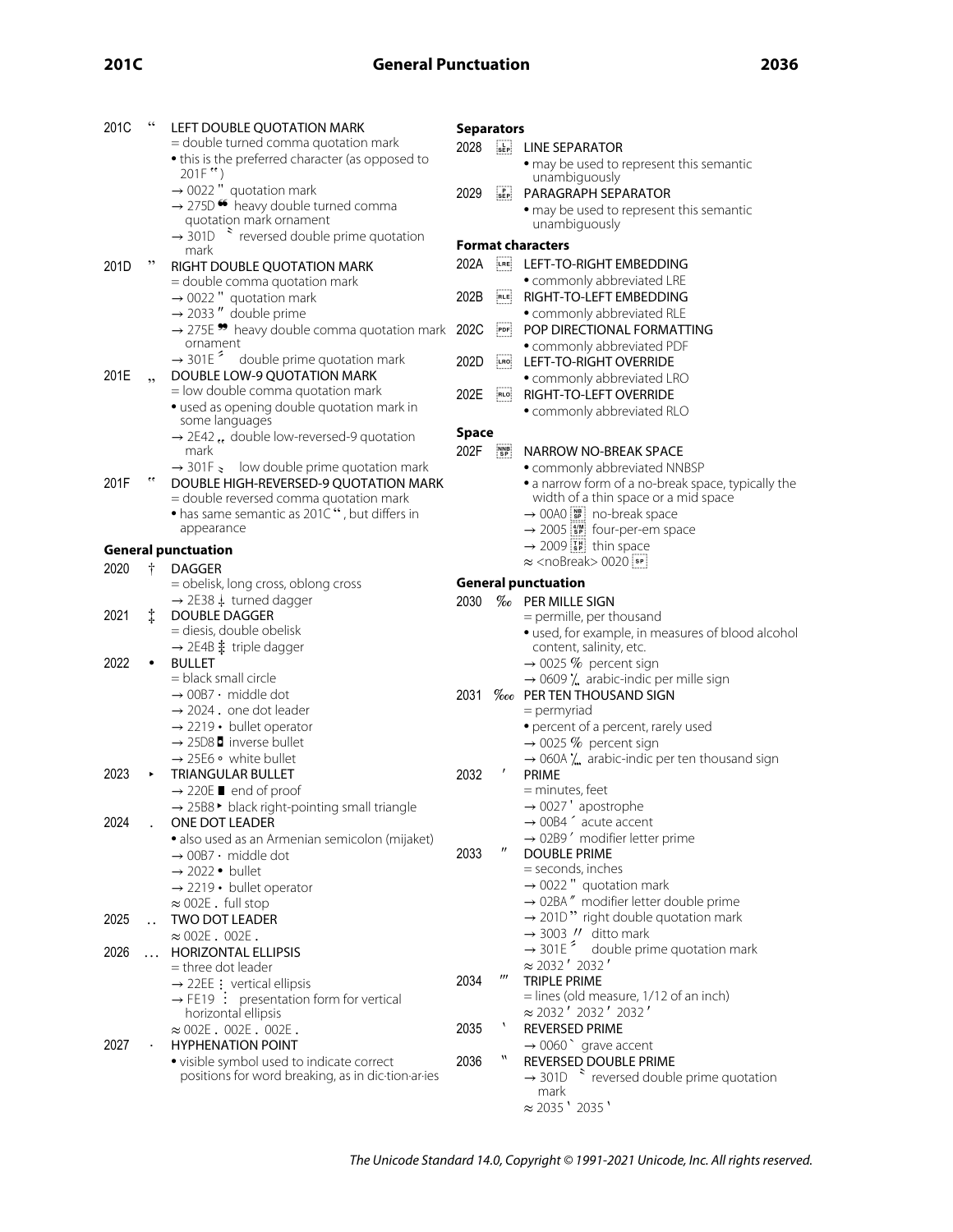| 2037            | M                        | <b>REVERSED TRIPLE PRIME</b>                                                                                 | Doubl        |
|-----------------|--------------------------|--------------------------------------------------------------------------------------------------------------|--------------|
| 2038            |                          | $\approx$ 2035 $'$ 2035 $'$ 2035 $'$<br><b>CARET</b>                                                         | 2047         |
|                 | $\lambda$                | $\rightarrow$ 2303 $\sim$ up arrowhead                                                                       | 2048         |
|                 |                          | $\rightarrow$ A788 $\lambda$ modifier letter low circumflex accent                                           |              |
|                 |                          | <b>Quotation marks</b>                                                                                       | 2049         |
| 2039            | $\overline{\phantom{a}}$ | SINGLE LEFT-POINTING ANGLE QUOTATION                                                                         |              |
|                 |                          | MARK<br>= left pointing single guillemet                                                                     | Gener        |
|                 |                          | · usually opening, sometimes closing                                                                         | 204A         |
|                 |                          | $\rightarrow$ 003C < less-than sign                                                                          |              |
|                 |                          | $\rightarrow$ 2329 ( left-pointing angle bracket<br>$\rightarrow$ 3008 $\leq$ left angle bracket             |              |
| 203A            | $\!\!$                   | SINGLE RIGHT-POINTING ANGLE QUOTATION<br>MARK                                                                | 204B         |
|                 |                          | = right pointing single guillemet                                                                            |              |
|                 |                          | · usually closing, sometimes opening                                                                         | 204C         |
|                 |                          | $\rightarrow$ 003E > greater-than sign                                                                       | 204D         |
|                 |                          | $\rightarrow$ 232A) right-pointing angle bracket<br>$\rightarrow$ 3009 > right angle bracket                 | 204E         |
|                 |                          | <b>General punctuation</b>                                                                                   |              |
| 203B            | X.                       | <b>REFERENCE MARK</b>                                                                                        | 204F         |
|                 |                          | = Japanese kome                                                                                              |              |
|                 |                          | = Urdu paragraph separator<br>→ OFBF * tibetan ku ru kha bzhi mig can                                        |              |
|                 |                          | $\rightarrow$ 200AD $\cancel{\aleph}$                                                                        | 2050         |
|                 |                          | <b>Double punctuation for vertical text</b>                                                                  |              |
| 203C            | Ħ                        | <b>DOUBLE EXCLAMATION MARK</b>                                                                               |              |
|                 |                          | $\rightarrow$ 0021 ! exclamation mark                                                                        | 2051<br>2052 |
|                 |                          | $\approx 0021!0021!$                                                                                         |              |
| 203D            | P                        | <b>General punctuation</b><br><b>INTERROBANG</b>                                                             |              |
|                 |                          | $\rightarrow$ 0021 ! exclamation mark                                                                        |              |
|                 |                          | $\rightarrow$ 003F ? question mark                                                                           |              |
|                 |                          | $\rightarrow$ 2E18 $_{4}$ inverted interrobang                                                               |              |
| 203E            |                          | $\rightarrow$ 1F679 ? heavy interrobang ornament<br><b>OVERLINE</b>                                          |              |
|                 |                          | = spacing overscore                                                                                          |              |
|                 |                          | $\approx 0020$ [sp] 0305 $\circ$                                                                             |              |
| 203F            |                          | <b>UNDERTIE</b><br>= Greek enotikon                                                                          |              |
|                 |                          | $\rightarrow$ 2323 $-$ smile                                                                                 | 2053         |
| 2040            |                          | <b>CHARACTER TIE</b>                                                                                         | 2054         |
|                 |                          | $=$ z notation sequence concatenation<br>$\rightarrow$ 2322 $\frown$ frown                                   | 2055         |
| 2041            | λ                        | <b>CARET INSERTION POINT</b>                                                                                 |              |
|                 |                          | • proofreader's mark: insert here                                                                            |              |
|                 |                          | $\rightarrow$ 22CC $\swarrow$ right semidirect product                                                       |              |
| 2042<br>2043    | $\stackrel{*}{\ast}$     | <b>ASTERISM</b><br><b>HYPHEN BULLET</b>                                                                      |              |
|                 |                          | $\rightarrow$ 002D - hyphen-minus                                                                            | Archa        |
| 2044            | $\sqrt{2}$               | <b>FRACTION SLASH</b>                                                                                        | 2056         |
|                 |                          | = solidus (in typography)<br>• for composing arbitrary fractions                                             |              |
|                 |                          | $\rightarrow$ 002F / solidus                                                                                 | Gener        |
|                 |                          | $\rightarrow$ 2215 / division slash                                                                          | 2057         |
| <b>Brackets</b> |                          |                                                                                                              | Archa        |
| 2045            | Ł                        | LEFT SQUARE BRACKET WITH QUILL                                                                               | See als      |
|                 |                          | $\rightarrow$ 2E20   left vertical bar with quill<br>$\rightarrow$ 2E55 $\{$ left square bracket with stroke | 2E2A-2       |
| 2046            | ł                        | RIGHT SQUARE BRACKET WITH QUILL                                                                              | 2058         |
|                 |                          |                                                                                                              |              |

|            |                           | <b>Double punctuation for vertical text</b>                                                  |
|------------|---------------------------|----------------------------------------------------------------------------------------------|
| 2047       | ??                        | DOUBLE QUESTION MARK                                                                         |
|            | $\overline{\mathfrak{A}}$ | $\approx$ 003F ? 003F ?                                                                      |
| 2048       |                           | <b>QUESTION EXCLAMATION MARK</b><br>$\approx$ 003F? 0021!                                    |
| 2049       | !?                        | <b>EXCLAMATION QUESTION MARK</b>                                                             |
|            |                           | $\approx 0021!003F$ ?                                                                        |
|            |                           | <b>General punctuation</b>                                                                   |
| 204A       | 7                         | <b>TIRONIAN SIGN ET</b>                                                                      |
|            |                           | · Irish Gaelic, Old English,                                                                 |
|            |                           | $\rightarrow$ 0026 & ampersand                                                               |
|            |                           | $\rightarrow$ 2E52 J tironian sign capital et                                                |
|            |                           | $\rightarrow$ 1F670 $e\tau$ script ligature et ornament                                      |
| 204B       | Ľ                         | <b>REVERSED PILCROW SIGN</b>                                                                 |
|            |                           | $\rightarrow$ 00B6   pilcrow sign<br>$\rightarrow$ 2E4D <b>F</b> paragraphus mark            |
| 204C       | $\blacksquare$            | <b>BLACK LEFTWARDS BULLET</b>                                                                |
| 204D -     | $\blacksquare$            | <b>BLACK RIGHTWARDS BULLET</b>                                                               |
| 204E       | $\ast$                    | <b>LOW ASTERISK</b>                                                                          |
|            |                           | $\rightarrow$ 002A * asterisk                                                                |
|            |                           | → 0359 ្combining asterisk below                                                             |
| 204F       |                           | <b>REVERSED SEMICOLON</b>                                                                    |
|            |                           | • also used in Sindhi<br>$\rightarrow$ 003B; semicolon                                       |
|            |                           | $\rightarrow$ 061B: arabic semicolon                                                         |
| 2050       | C                         | <b>CLOSE UP</b>                                                                              |
|            |                           | · editing mark                                                                               |
|            |                           | $\rightarrow$ AB5B $\times$ modifier breve with inverted breve                               |
| 2051       | $\ddot{\hspace{1ex}}$     | TWO ASTERISKS ALIGNED VERTICALLY                                                             |
| 2052       | $\frac{1}{2}$             | <b>COMMERCIAL MINUS SIGN</b>                                                                 |
|            |                           | = abzüglich (German), med avdrag av (Swedish),<br>piska (Swedish, "whip")                    |
|            |                           | · a common glyph variant and fallback                                                        |
|            |                           | representation looks like ./.                                                                |
|            |                           | · may also be used as a dingbat to indicate<br>correctness                                   |
|            |                           | · used in Finno-Ugric Phonetic Alphabet to                                                   |
|            |                           | indicate a related borrowed form with different                                              |
|            |                           | sound                                                                                        |
|            |                           | $\rightarrow$ 0025 % percent sign                                                            |
|            |                           | $\rightarrow$ 066A $\prime$ , arabic percent sign<br>$\rightarrow$ 00F7 $\div$ division sign |
| 2053       |                           | SWUNG DASH                                                                                   |
|            |                           | $\rightarrow$ 007E $\sim$ tilde                                                              |
| 2054       |                           | NVERTED UNDERTIE                                                                             |
| 2055       | $\mathcal{R}$             | <b>FLOWER PUNCTUATION MARK</b>                                                               |
|            |                           | = phul, puspika                                                                              |
|            |                           | · used as a punctuation mark with Syloti Nagri,<br>Bengali and other Indic scripts           |
|            |                           | $\rightarrow$ 274B $*$ heavy eight teardrop-spoked                                           |
|            |                           | propeller asterisk                                                                           |
|            |                           | <b>Archaic punctuation</b>                                                                   |
| 2056       | $\sim 10$                 | THREE DOT PUNCTUATION                                                                        |
|            |                           | $\rightarrow$ 10FB: georgian paragraph separator                                             |
|            |                           | <b>General punctuation</b>                                                                   |
| 2057       | $\mathbf{m}$              | <b>QUADRUPLE PRIME</b>                                                                       |
|            |                           | ≈ 2032′ 2032′ 2032′ 2032′                                                                    |
|            |                           | <b>Archaic punctuation</b>                                                                   |
|            |                           | See also historic punctuation with multiple dots in the range                                |
| 2E2A-2E2D. |                           |                                                                                              |
|            |                           | 2058 :- FOUR DOT PUNCTUATION                                                                 |

The Unicode Standard 14.0, Copyright © 1991-2021 Unicode, Inc. All rights reserved.